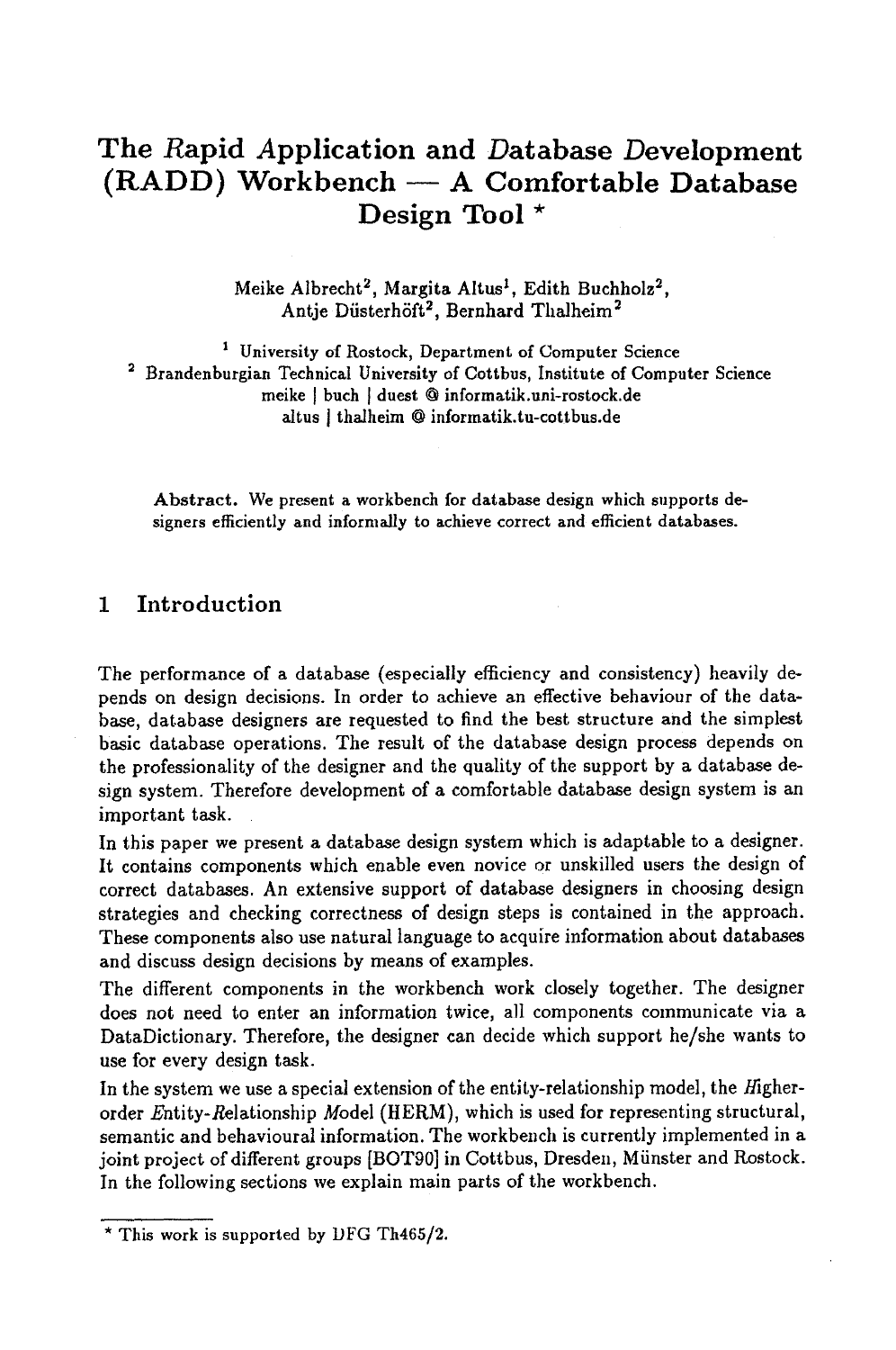## **2 Why Another Tool Box**

During the last decade several dozens of computer-aided database engineering tools (CASE) have been developed and used in practice  $(e.g. 1)$ . At present, we can distinguish three generations of database design systems ([BCN92, RoR89]).

- The *first generation tools* were based on the classical "waterfall" model of software development: requirement analysis, conceptual design, logical design, testing and maintenance. Most of them were platforms for a design from scratch. These tools did not support changes during the life-cycle of the database.
- *Second generation tools* which become available now are designed as complete workbenches for the design support over the complete life-cycle of a database. Such tools use graphic subsystems and support consistency of the design. Some of them help the user to find out which information is entered several times and/or which is inconsistent. Further, some systems generate design documentations for the complete design process. Most of the workbenches are adaptable to different platforms and can generate different translations for a given design.
- Although second generation tools are now put into practice, *third generation tools* are already under development. There are proposals in which manner tools can be customized. Third generation tools will be more user-friendly and useradaptable (using, for instance, user-driven strategies which are influenced by special organizational approaches in enterprizes). Designers can use strategies which are model-dependent and have a support for reasoning in natural language. They provide a tuning support. Users can apply object-oriented development strategies.

The progress of design tools is based on software , hardware and methodology development. AI techniques contributed to design approaches appending methodological support, knowledge engineering approaches and customizability. Novel technologies like object orientation and hypertext are affecting database design systems. Databases are evolving. Therefore, design systems need to support evolution and reengineering. New and more complex applications require better design systems. Summarizing, advanced design tools should satisfy the following requirements [BCN92].

1. The tool needs an *advanced* and *powerful user interface.* The presentation on the screen should be consistent. Further, the user interface supports recognition of past design decisions and uses a graphical language.

<sup>&</sup>lt;sup>1</sup> Accell, AD/VANCE, Aris, Axiant, Bachmann/Database Administrator, CA-ADS/Online, CA-Ideal, CASE Designer, CASE Generator, case/4/0, Colonel, CO-MIC, DatAid, DataView, (DB)<sup>2</sup>, DBleaf, DBMOD, DDB CASE, DDEW, EasyCASE, Enter Case, ErDesigner, ERWin/SQL, ERWin/DBF, ERWin/ERX, Excelerator, Focus, Front & Center, GainMomentum, Gambit, Hypersript Tools, Ideo, IDEF, IEF, IEW, Informix-4GL Rapid Development System, InfoPump, Ingres/Windows4GL, Innovator, JAM, Maestro II, Magic, MTS, Natural, Ossy, PackRat, Paradigm Plus, PFXplus, Pose, PowerHouse, ProdMod-Plus, Progress 4GL, RIDL\*, QBEVision, ROSI-SQL, S-Designor, SECSI, SIT, SQL Forms, StP/IM, Superbase Developer Edition, SuperNOVA, System Architect, TAXIS, TeamWork, Uniface, VCS, XPlain, and ZIM.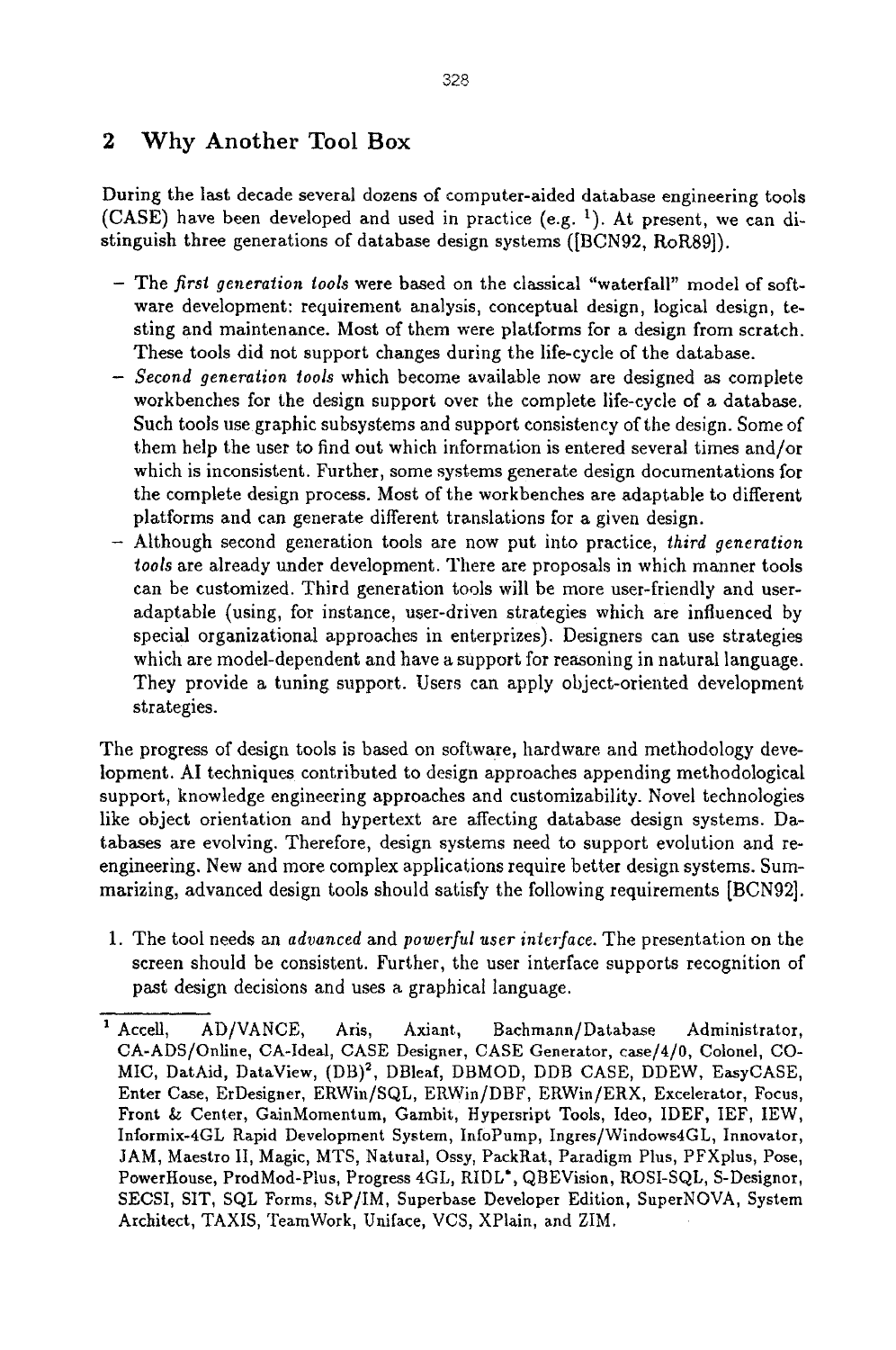- *2. Flezibility* and *broad coverage* are important features of design systems. The tool supports the complete design process. Editors for schema and dataflow design, analyzers, synthesizers and transformers are well integrated. Different design strategies are supported. There are interfaces to external tools and different platforms. The methodology support can be adapted to the user and can be enforced in different degrees.
- 3. The tool set is *robust, well integrated* and has an efficient *theory support.* The tool is efficiently supporting the acquisition of semantics, not just graphics. The performance implications of design decisions can be discussed with the designer. Alternatives can be generated. The system has the ability to cope with missing information, an aid for recovering from wrong results. Further, the tool can display different versions of the same schema and cope with bad schemas as well as good.
- 4. A database design tool set should be *extensible* in multiple directions.

The current development of technology enables the development of components for a third generation database design system. But at present, there is no tool which supports a complete design methodology. Most tools currently available support only a part of the design process in a restrictive manner. There are tools which do not support integrity and/or are mainly graphical interfaces. Further, there are only very few tools which can claim to be a third generation design tool. Many design tools are restricted to certain DBMS.

Therefore, development of a database design tool is still a big challenge.

Based on an analysis of systems supporting database design the database design system  $(DB)^2$  has been developed [Tha92]. It is supporting a high-level efficient database design. The system is based on an extension of the entity-relationship model for structural design and on a graphical interface. Further, a high-level language for specification of integrity constraints and operations has been developed. Five years of extensive utilization of  $(DB)^2$  in more than 100 different user groups gave us a deeper insight into the design process and the needs of database designers.

Based on the experiences with  $(DB)^2$  we are developing a new design system RADD (Rapid Application and Database Development). The aim of this paper is to demonstrate that the requirements on database design systems can be met by current technology. First, we represent an Overview of the new design system RADD. Then we illustrate different tools of this system in more detail.

#### 3 Overview of RADD

The RADD (Rapid Application and Database Development) does not require the user to understand the theory, the implementational restrictions and the programming problems in order to design a database scheme. A novice designer can create a database design successfully using the system. These tools are based on the extended entity-relationship model (HERM) whereby structural constructs are added and integrity constraints and operations are used.

Basically, the system in Figure I consists of three major components: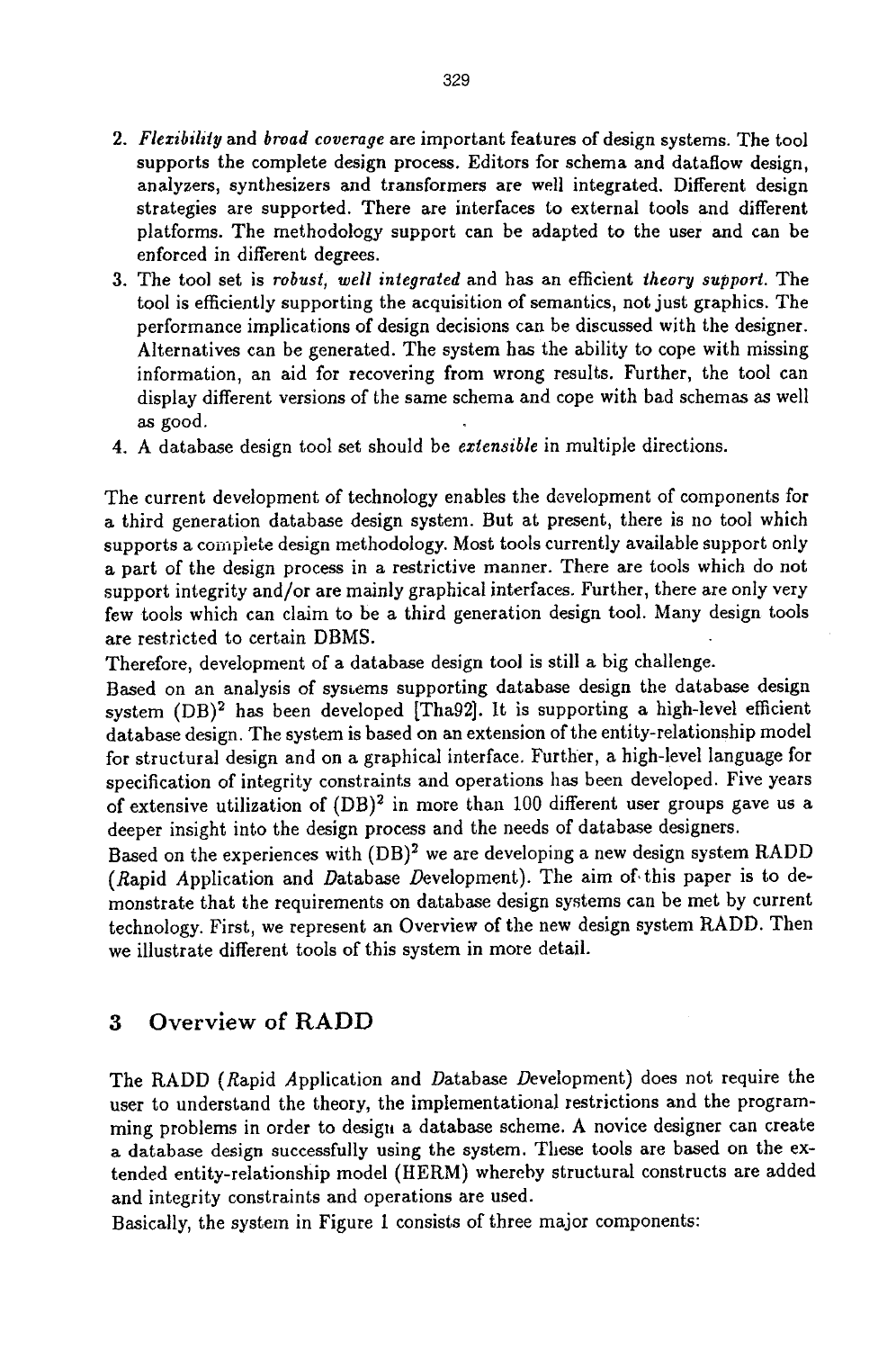- **Design Tools:** Since designers require different kinds of representation the design tools support graphical, procedural and logical techniques for application specification.
	- 9 Graphical Editor: The system is based on an extended entity-relationship model which allows the user to specify graphically the structure of an application, the integrity constraints which are valid in the given application and the processes, operations and transactions which are necessary for the given application. This extension requires an easy-to-handle and advanced support for graphics. Further, the editor enables the designer to represent the complete design information. The designer develops the structure, static and dynamic semantics, and the operations of the application. Several components support the specific design tasks, e.g. semantics can be developed using an abstract approach, using an approach based on examples or refining the meaning of natural language sentences.
	- 9 Customizer/Strategy support: The user interface is adapted to skills, abilities and intentions of the database designer. This tool allows customization of the user interface. The designer is supported in choosing an appropriate database design strategy. Based on the chosen design strategy this tool controls and verifies design steps.
	- 9 Acquisition support: Acquisition of specifications can be supported by different strategies. This tool uses learning approaches for acquisition of structure, semantics and operations. The user interface of this tool is an example discussion.
	- 9 Natural language support: The designer who is able to express properties of his application based on natural language can be supported by moderated dialogues. During such dialogues the designer refines his/her current design. The system validates whether the spccification meets certain completeness requirements. The system RADD supports German language in a specific manner. The structure and semantics of German sentences are used for the extraction of structural, semantical, operational and behavioural specification.
	- 9 Version manager and reverse/reengineering tool: The design system stores versions of current, previous and sample specifications. These specifications can be partially or completely included into current specifications or can be used for replacing parts of current specifications.
- Optimization: In the tool there is a component which tries to find for a drafted database an equivalent and more efficient database.
	- 9 Behavior estimation: Based on frequency, priority and semantics of operations the complexity of the current database can be estimated in dependence of implementational techniques used by a chosen class of DBMS.
	- 9 Behavior optimization: Based on the results of behaviour estimation this tool discusses with a designer various possibilities for redesign and improvement of database behaviour. Improvement includes modification and optimization of database schemata, their corresponding integrity constraints and operations.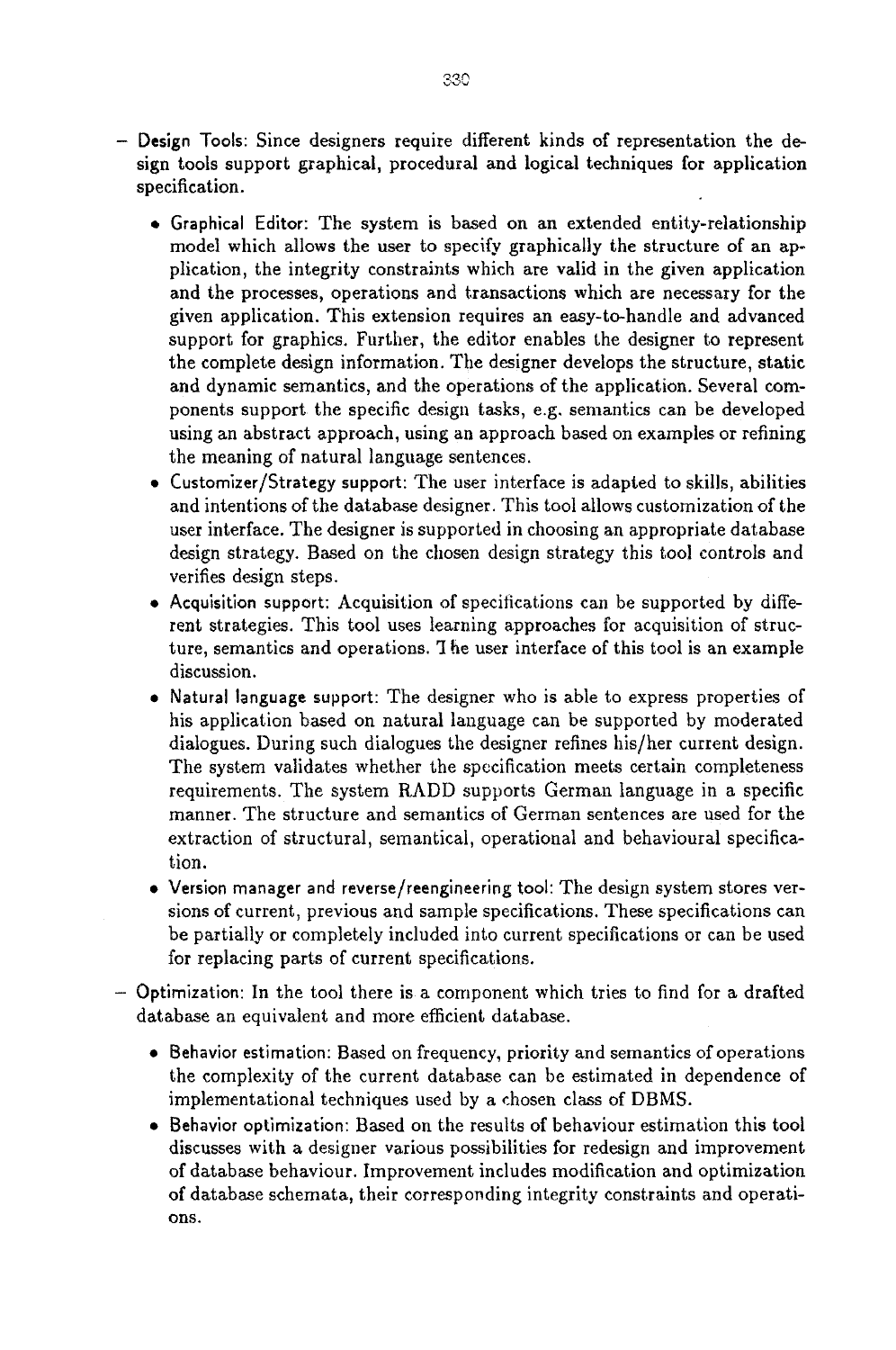**-** Translator: This component translates the result of the design process ihto the language of a specific database management system that is used in the given application. This tool is developed on the University at Münster (Germany) and therefore not described in this paper. It embodies gates to different (relational, object-oriented, hierarchical and Network) DBMS and can be used also as an input for the design process.



#### Figure 1: Overview of the RADD workbench

In the next sections we present some main parts of the workbench in detail. In *section* 4 we show how designers can be supported in the design steps individually. *Section*  5 describes the semantic acquisition as a part of the acquisition support. In *section*  # we demonstrate the natural language support.. *Section* 7 discusses the utilization of the workbench. In *section 8* we give a conclusion of the paper and consider future work.

### 4 User Guidance

There is a variety of database design strategies proposed in the literature (e.g. [Ris88, FlII89, BCN92, FUN86, Leo92]). Most approaches propose that the designer is mainly using one strategy. However, observations on database designers show that they use different strategies depending on the application properties, their skills and abilities and the chosen platform for implementation. This change in strategy necessitates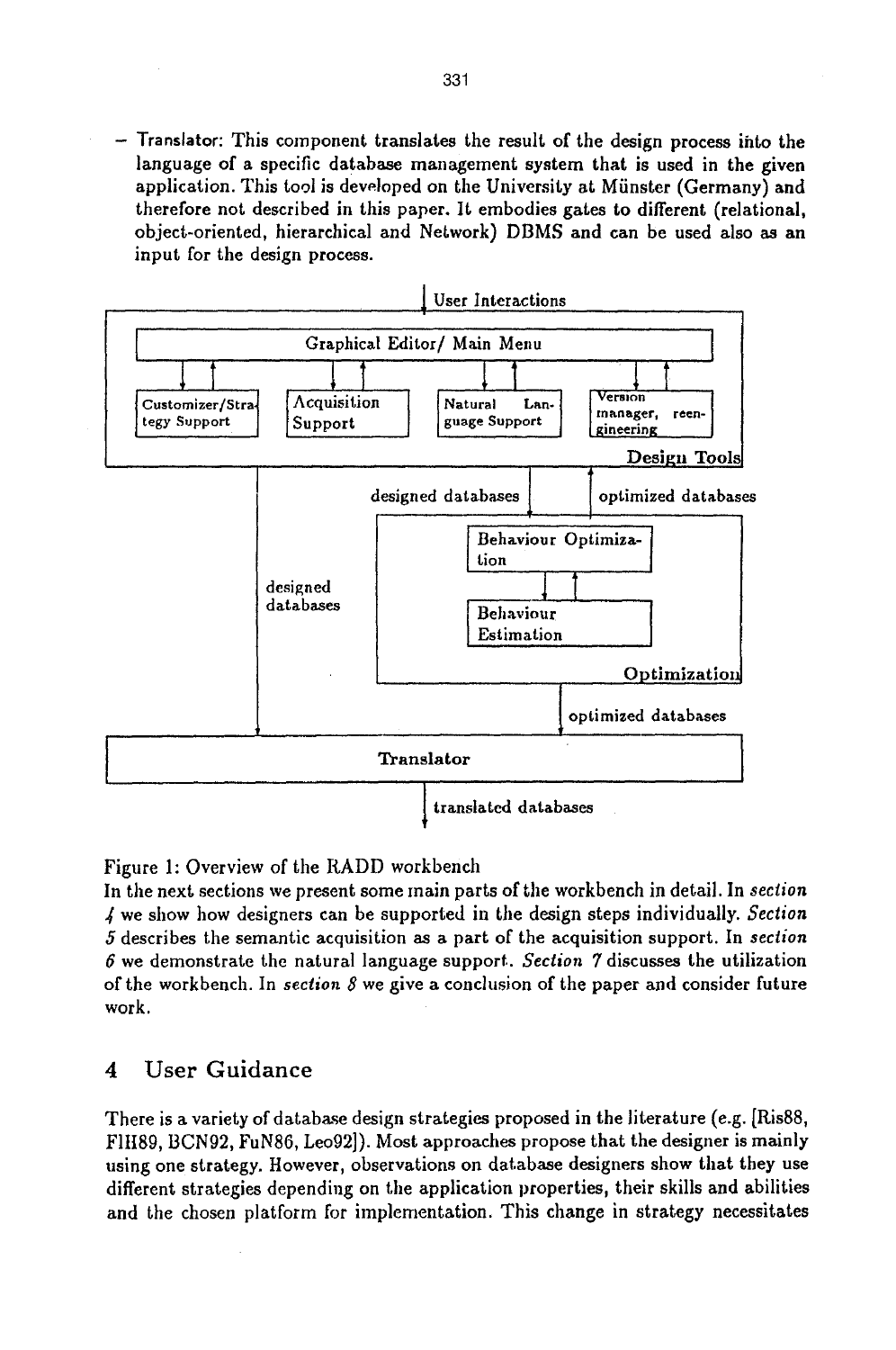a support for database designers. Further, database designers change their strategy according to the reached stage of the scheme. Any change in strategy makes the design task more complex. Since database designers normally delay some of the design decisions, any change in strategy requires deliberate adaptation. For this reason, experienced database designers need a strategy support as well. Therefore, *a user guidance fool* is currently developed and included into RADD. This tool supports the designer

- in developing and applying his/her own strategy,
- in discussing decisions in designer teams,
- in tracing delayed design decisions, and
- $-$  in customizing the design workbench.

It is based on

- a framework for deriving design strategies,
- $-$  a user model, and
- a customizable graphical environment.

The Framework for Adaptable Database Design Strategies. Each design strategy needs to support a designer during a consistent development of database schemes. Thus, a strategy should be content preserving, constraint preserving, minimality preserving and update simplicity preserving [Yao85]. Analysing known design strategies, primitive steps can be extracted. These *primitives* are the basis for the strategy support in R.ADD. The designer can choose his/her own strategy and compose the strategy from primitives. The system RADD supports this choice based on the user model, user preferences, and characteristics of the application. On this basis, the designer can switch among bottom-up, top-down, modular, inside-out and other strategies. The *controller* derives graph grammar rules for the maintenance of consistency and for the specific support of designers. The variety of different strategies is based on the dimensions of database design which are *design directions* like the top-down or bottom-up approach or mixed strategies, *control mechanism* of design strategies and the *modularity concept* [Tha94]. Strategy consultancy and error control are included in the user guidance tool. Besides the primitives each design strategy is related will, a set of checkpoints. The design of the unit 'borrow' in our library example involves a rough specification on the interface. The checkpoint after this step examines the interface description and the skeleton of the library example. The User Modelling Component. The strategy support is based on a model of the user. The behavior of a user depends on this model, on the application area and on the team support. The user model is *ezplicilly* represented by a set of *profiles*  in the workbench. For instance, designers experienced in entity-relationship models develop their applications differently than those designers which are used to relational database design. The customizer uses this information and generates an optimal environment for the designer. This *adaptable* environment can be enabled or disabled. Further, the RADD component guard the actions of users. If the profile of the user changes then the system generates a proposal for a change of the RADD environment. This *dynamic* user model also represents changes in knowledge, skills and capabilities.

The Information in our User Model. The *user* of the database design environment is classified regarding his properties, his capabilities, his preferences (kinds of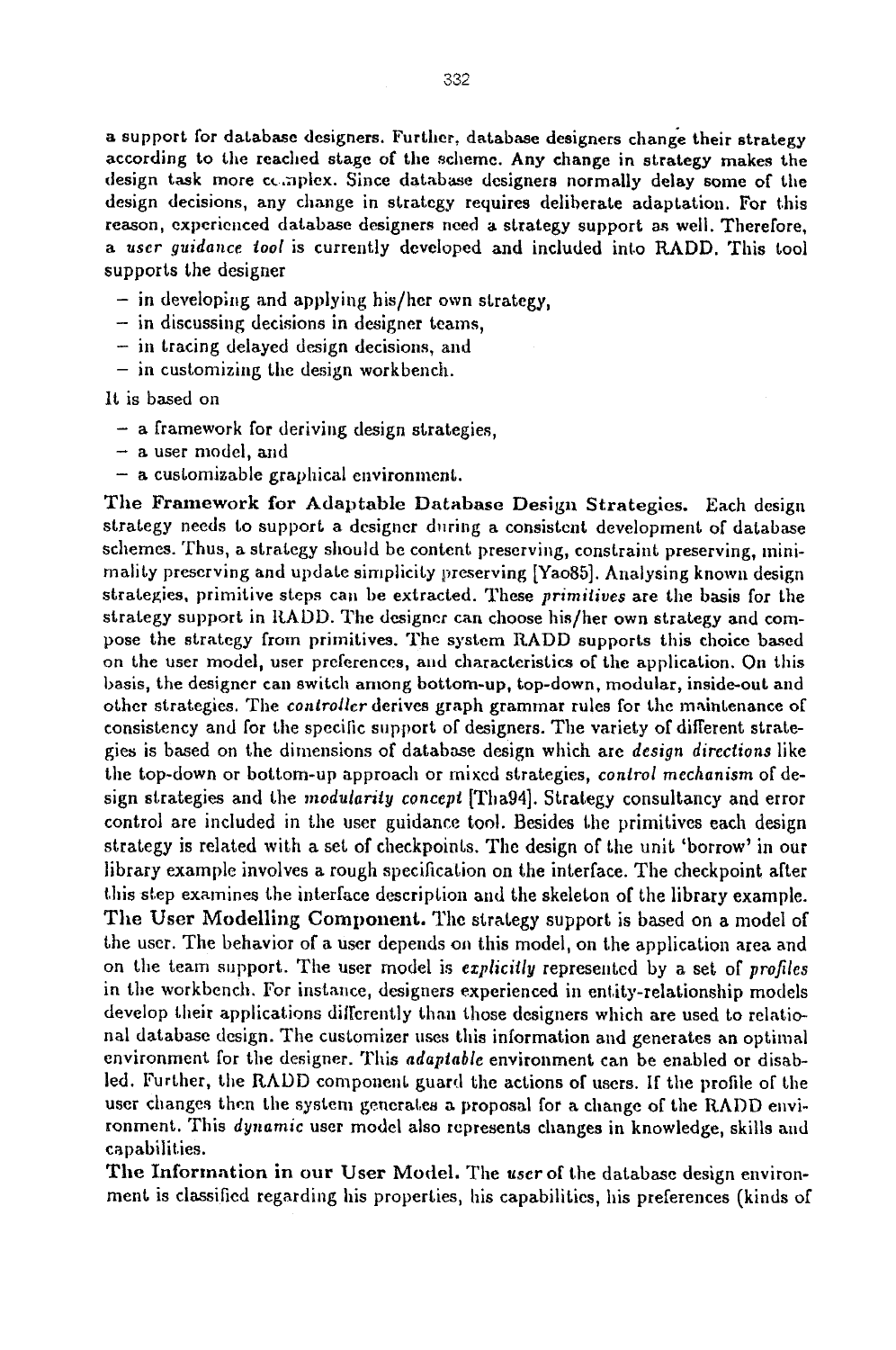

**Figure 2: Screendump of the Graphical Editor** 

**input, output and dialog) and his system knowledge, his application knowledge and his knowledge about design concepts and design strategies, and he will be supported with respect to this** *classification.* 

**Acquisition of the User Information. The users knowledge and actions are analysed with the aim to propose the most appropriate design strategy before the scheme transformation process starts and the most likely next design step after each user design action. The user analysis is divided into two parts: the direct analysis (user's answers in an interrogation) and the indirect analysis (user's actions in the design environment, e.g. selection of types in the diagram, or selection of commands/design primitives). In this way, the analysis contains both** *ezplicit* **and** *implicit acquisition*  **of user model information.** 

**Representation of User Characteristics. Individual users are represented by a collection of frames. General frames store user-specific information which is longterm static information with respect to the user classification. Action frames store**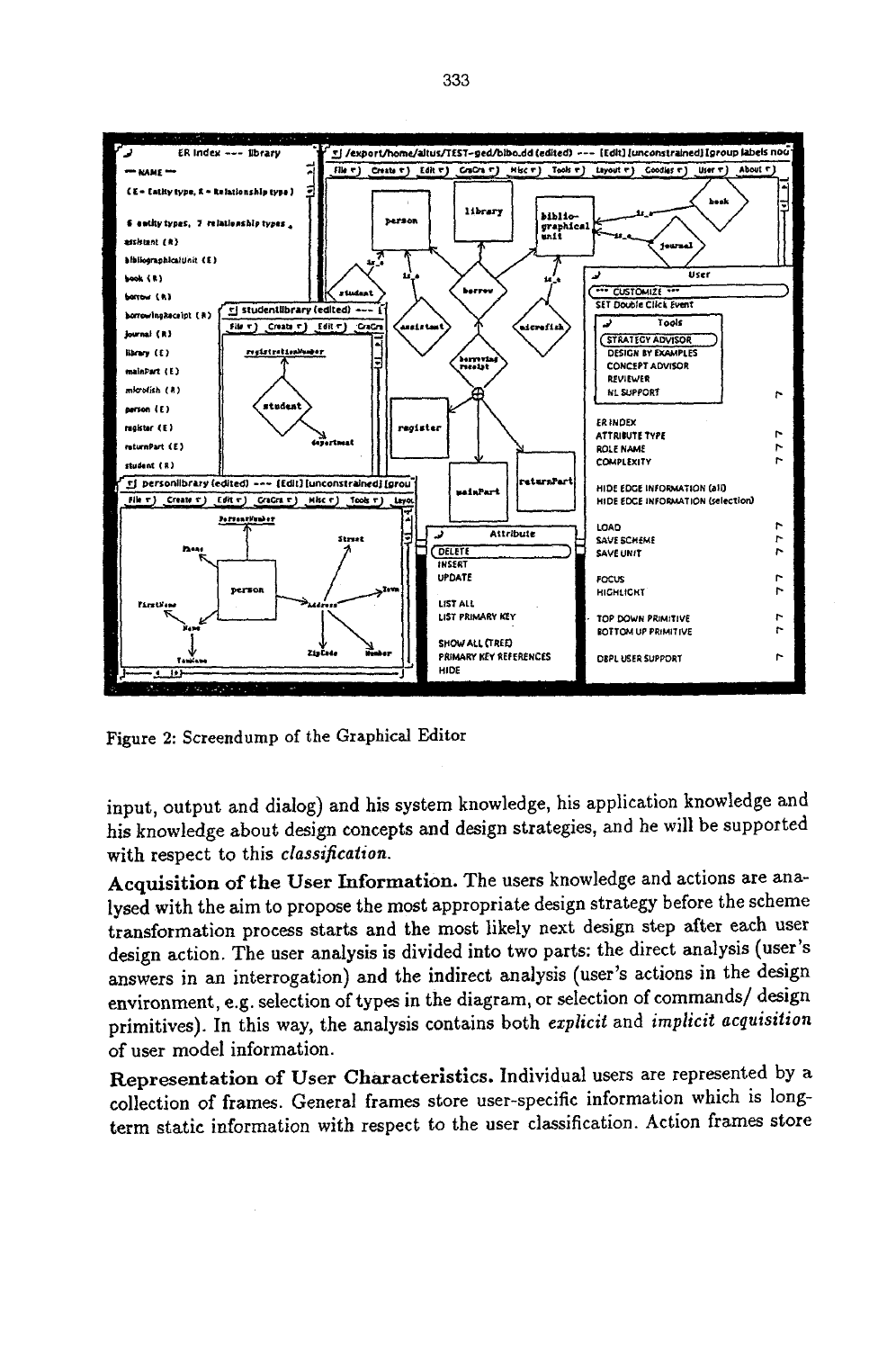information on the use of particular actions. A user action results in the execution of a scheme transformation which is an application of one specific design primitive. Each design primitive is described by a starting subscheme and a resulting subscheme and has a graphical representation and implementation. Therefore, action frames so-called *user profiles* contain small design-state-dependent patterns of the user behaviour.

When user information is needed (timing of adaptation) the system determines what are the properties of the current design state and collects profiles which agree with this. The collection of all these pieces of information is then accumulated in one large user model called the *"focus".* 

Utilization of the Information. User customization includes the derivation of the appropriate adaptation forms (e.g. context-sensitive help, design primitive, design strategy), the dimension of adaptation (e.g. the degree of support and extent of help), the extent and style of information which enables the user to use this adaptation, and the realization of the user adaptation. Since this approach is similar to learning systems, the system accumulates earlier design steps, evaluates these steps and derives the most likely next design step.

## **5 Informal Acquisition of Semantic Constraints**

Correct and complete determination of semantic constraints is one of the most difficult tasks in database design because semantic constraints are formally defined and therefore designers often misunderstand them. But semantic constraints are necessary to ensure that restructuring operations can proceed correctly. Therefore a support of acquisition of correct and (as far as possible) complete sets of semantic constraints by a tool is important.

Most database designers know the context of the application but they cannot express knowledge about the application in semantic constraints. Our tool shall help designers in specifying constraints by using an informal approach basing on example relations.

Analysis of Example Relations. In the approach we first need some real-world data for the database. From these data it is derivable that some constraints cannot be valid. We want to show it by a sample relation 'Persons'.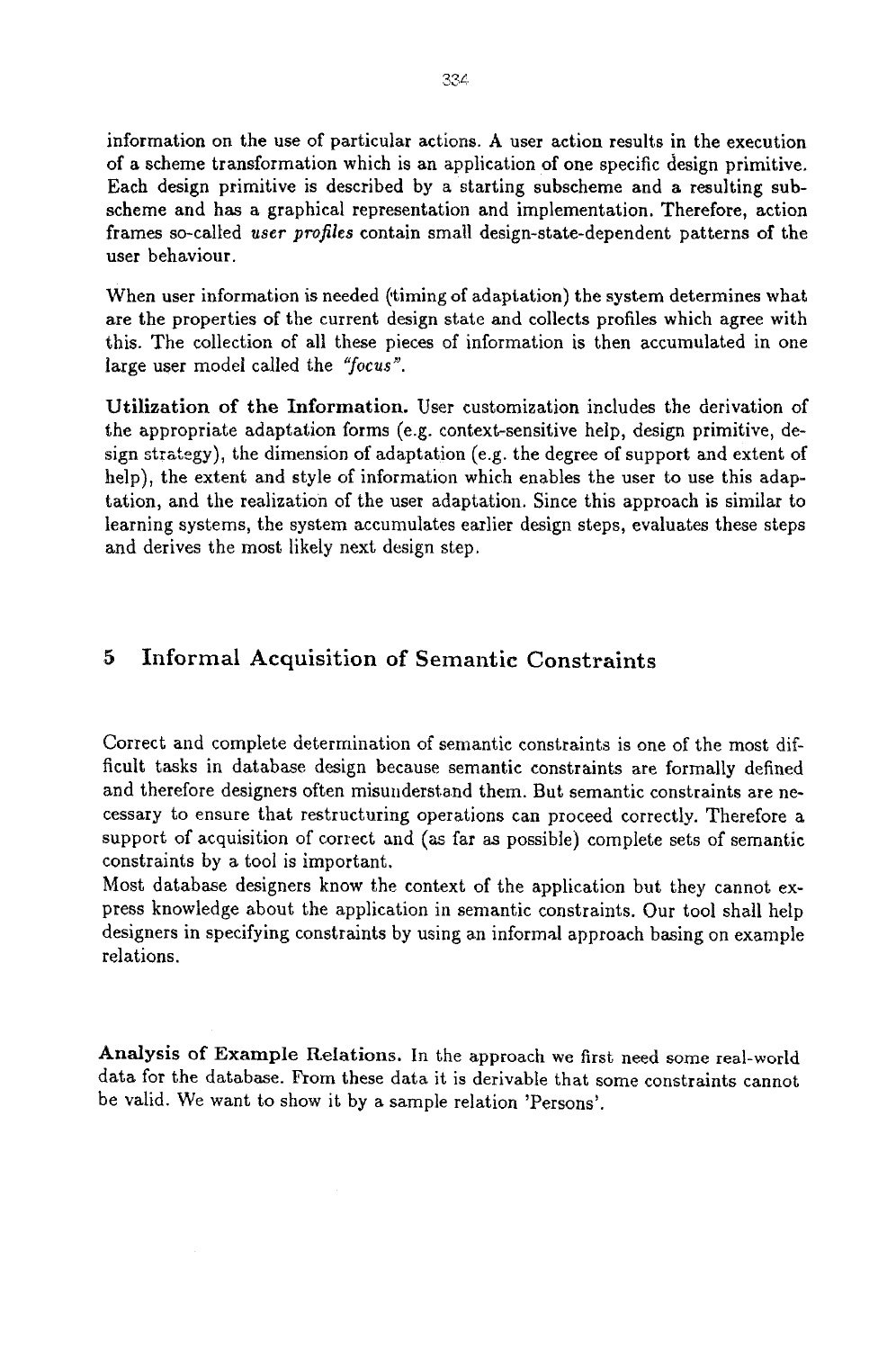| 218263<br>948547                                                                                                                                                                                                                                                                     | Meier   | FamName FirstName Town |               | <b>Address</b> |                                                                                                                                                                                                                              |        |         |
|--------------------------------------------------------------------------------------------------------------------------------------------------------------------------------------------------------------------------------------------------------------------------------------|---------|------------------------|---------------|----------------|------------------------------------------------------------------------------------------------------------------------------------------------------------------------------------------------------------------------------|--------|---------|
|                                                                                                                                                                                                                                                                                      |         |                        |               | ZipCode Street |                                                                                                                                                                                                                              | Number |         |
|                                                                                                                                                                                                                                                                                      |         | Paula                  | Berlin        | 10249          | Mollstr                                                                                                                                                                                                                      | 30     | 3293238 |
|                                                                                                                                                                                                                                                                                      | Mueller | lKarl                  | <b>Berlin</b> | 112621         | Mittelweg 281                                                                                                                                                                                                                |        | 3743654 |
| 323983                                                                                                                                                                                                                                                                               | Schmidt | Anna.                  | Rostock 18055 |                | Gerberstr130                                                                                                                                                                                                                 |        | 8834736 |
| 239283                                                                                                                                                                                                                                                                               | Weber   | Peter                  | Rostock 18055 |                | Gerberstr <sup>15</sup>                                                                                                                                                                                                      |        | 9329392 |
| Further, it is derivable from the instance that the following functional<br>dependencies are not valid:<br>- Address.Number –→ PersonsNumber<br>$-$ Address. Number $-\rightarrow$ Name First Name<br>- Address.Number - Address.ZipCode<br>- Address Number $\longrightarrow$ Phone |         |                        |               |                | - Address.Number $\longrightarrow$ Name.FamName<br>- Address Number $\rightarrow$ Address Town<br>$\cdot$ Address. Number $\rightarrow$ Address. Street<br>- Address. Town Address. ZipCode Address. Street -- PersonsNumber |        |         |

Invalid keys and invalid functional dependencies can be derived from one relation. Invalid exclusion dependencies between two relations and non-possible cardinalities can be found from sample relations. These invalid semantic constraints restrict search space which must be checked for semantic constraints.

Explicit Determining Semantic Constraints. Often database designers can determine some semantic constraints, for instance a key of a relation. Therefore, explicit determination of semantic constraints is also supported in the tool, because designers who know semantic constraints do not want to search for them in examples.

Search for Further Constraints. If a designer cannot enter semantic constraints or if he/she cannot determine all constraints then the tool supports the search for further constraints. All semantic constraints which are still not yet analysed (not violated by the example and not explicitly entered) could be valid and therefore they must be checked. It is possible to inquire those semantic constraints with examples. We want to show it for an inclusion dependency, only:

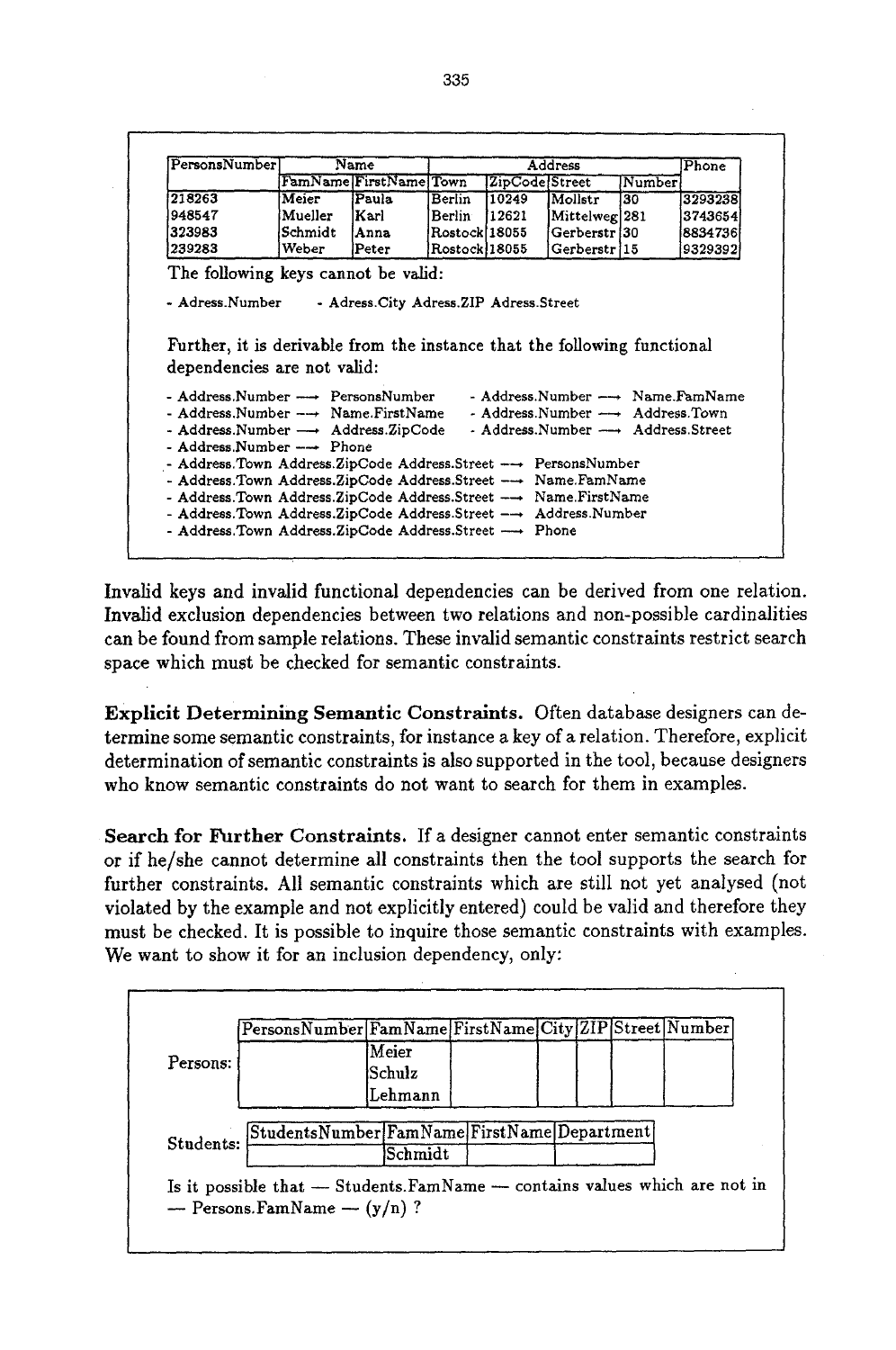Keys, functional dependencies, exclusion dependencies and cardinality constraints can also be inquired by an example discussion.

Efficient Acquisition of Unknown Semantic Constraints. The set of unknown constraints which must be checked can be very large. The number of independent functional dependencies and keys of a relation can reach  $O(2^n)$  where n is the number of attributes of a relation. The maximal number of unary inclusion and exclusion dependencies is  $O(n^2)$  where n is the number of attributes of the whole database.

Therefore, not all unknown constraints can be checked one after the other. *Heuristic rules* are necessary which estimate the plausibility of the validity of unknown constraints. These heuristics can use much vague information about the database which reflects *background knowledge of the designer* that is already implicitely contained in the database. Structural information, already known semantic information, sample relations and sample transactions (if they are known) are utilized in the heuristic rules.

We want to show only some heuristics.

From *attribute names* sometimes keys are derivable if the substrings -name-, number-,  $-i$ d-,  $-\#$ - occur in the names. Similar attribute names can indicate existing inclusion or exclusion dependencies or foreign keys. *The same values in the instances*  also point to inclusion and exclusion dependencies or foreign keys. From *lransactions*  specified on the databases we can conclude which attributes are probably keys, and which functional and inclusion dependencies must hold.

First, those constraints which seem to be valid are inquired with the example discussion.

In that way unknown semantic constraints are inquired in an informal and efficient way. The designer needs not to be able to enter formal semantic constraints, but with this tool he can determine valid constraints by an example discussion, only. These semantic constraints are necessary for the translation and optimization of databases.

# 6 The Natural Language Interface (NLI)

Motivation and Aims of the Linguistic Approach. A database designer has to use a high level of abstraction for mapping his real-world application onto an entity relationship model. In fact, most users are able to describe in their native language the entities that will form the basic elements of the prospective database, how to administer them and the processes they will have to undergo. For that reason we decided to choose the natural language German for supporting the database design process.

In this section we illustrate how natural language in a dialogue system can be used for gathering the knowledge of the designer and how it can be transfered into an extended entity-relationship model. The dialogue together with the knowledge base will be used for drawing to the designers attention special facts resulting from the syntactic, the semantic and the pragmatic analyses of the natural language input. The system makes suggestions for completing the design applying the knowledge base.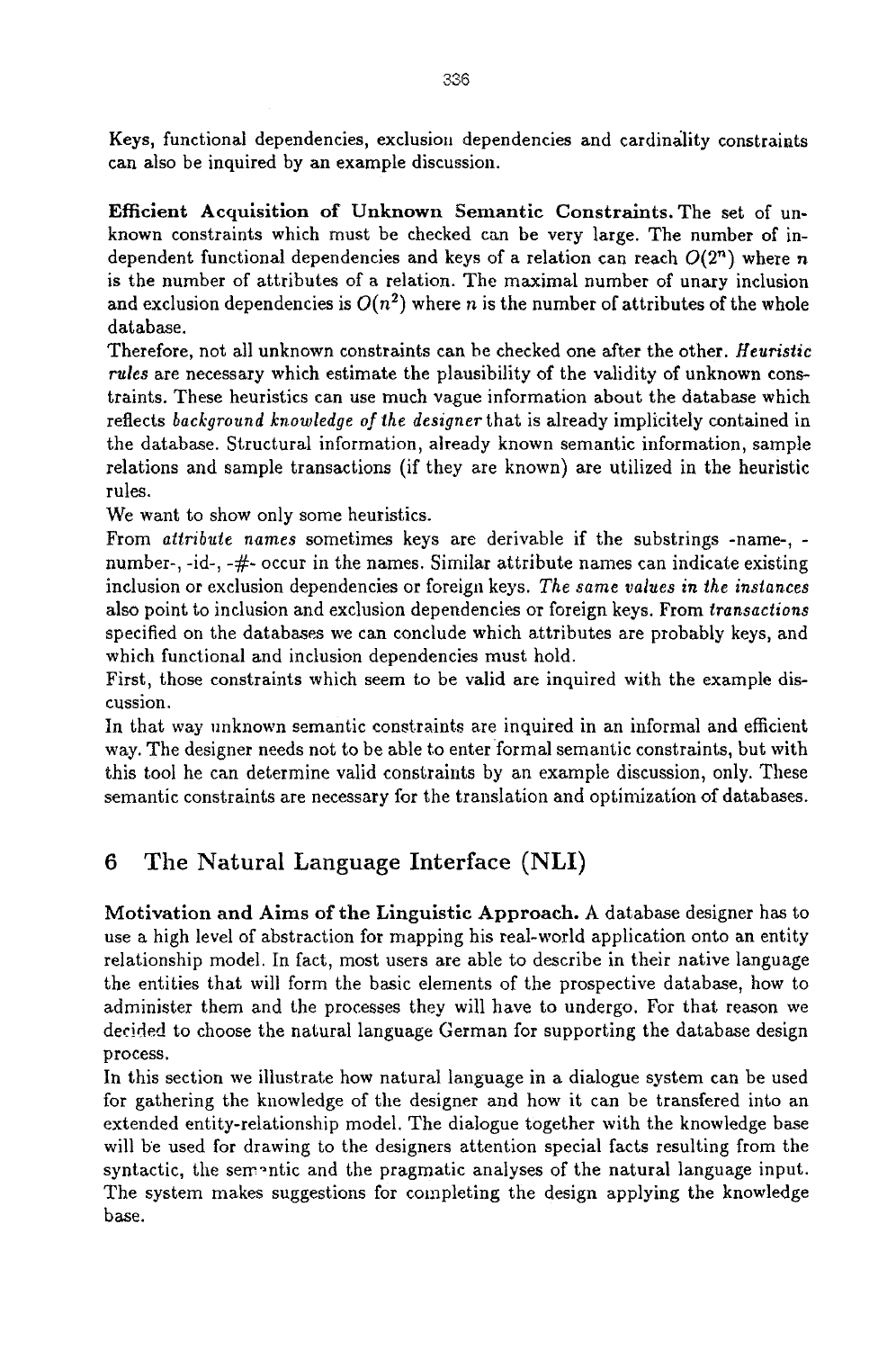The specification and formalisation of semantic constraints and behaviour is one of the most complex problems for the designer. Within natural language sentences the designer uses semantic and behaviour constraints intuitively. For that reason within the natural language design process we focus on extracting comprehensive information about the domain from natural language utterances. The results of the dialogue are available in the internal DataDictionary for the other tools (graphical interface, integrity checker, strategy adviser,...) of the system. The NLI is described in more detail in [BDT94].

The Structure of the NLI. The natural language interface consists of a dialogue component, a component for the computational linguistic analysis and a pragmatic component. Each component will be described in the next sections.

Moderated Dialogue. For the acquisition of designer knowledge we decided to choose a moderated dialogue system. A moderated dialogue can be seen as a question-answer-system. The system asks for input or additional questions considering the acquisition of database design information. These questions are frames which will be updated in the dialogue process. The designer can formulate the answer in natural language sentences. Within the dialogue the results of the syntactic, semantic and pragmatic analyses will be used for controlling the dialogue.

Computational Linguistic Analysis. The computational linguistic analysis consists of a syntactic and a semantic check of the natural language sentences.

- The designer input into the dialogue tool is first submitted to a *syntax analyser.*  In order to check the syntax of a sentence we have implemented an ID/LP parser (Immediate Dependence/ Linear Precedence) which belongs to the family of Unification Grammars. The parser works on the basis of a lexikon of German words and a restricted area of German sentences.
- Interpreting the *semantics* of the designer input we are using the two-step model that contains the word semantics and the semantics of the sentence. Verbs form the backbone of the sentences. We have tried to find a classification of verb semantics that can be applied to all verbs in the German language. This classification is, at this stage, independent of the domain to be analysed. To identify the meaning of sentences we have used the model of semantic roles. The units in a sentence are seen to fulfil certain functional roles corresponding to the verb classification.

**Pragmatic Interpretation.** The aim of the pragmatic interpretation is the mapping of the natural language input onto HERM model structures using the results of the syntactic and semantic analyses. We handle this transformation as a compiler process. An attribute grammar with common rules and heuristics as semantic functions form the basis of the transformation. Common rules will be used for analysing the syntax tree structures of the syntactic analysis. The heuristics are expressed in contextfree and contextsensitive rules and represent assumption needed for the transformation of natural language phrases into HERM structures. The advantage of this strategy is the possibility to connect not. only word classes (e.g. nouns, verbs,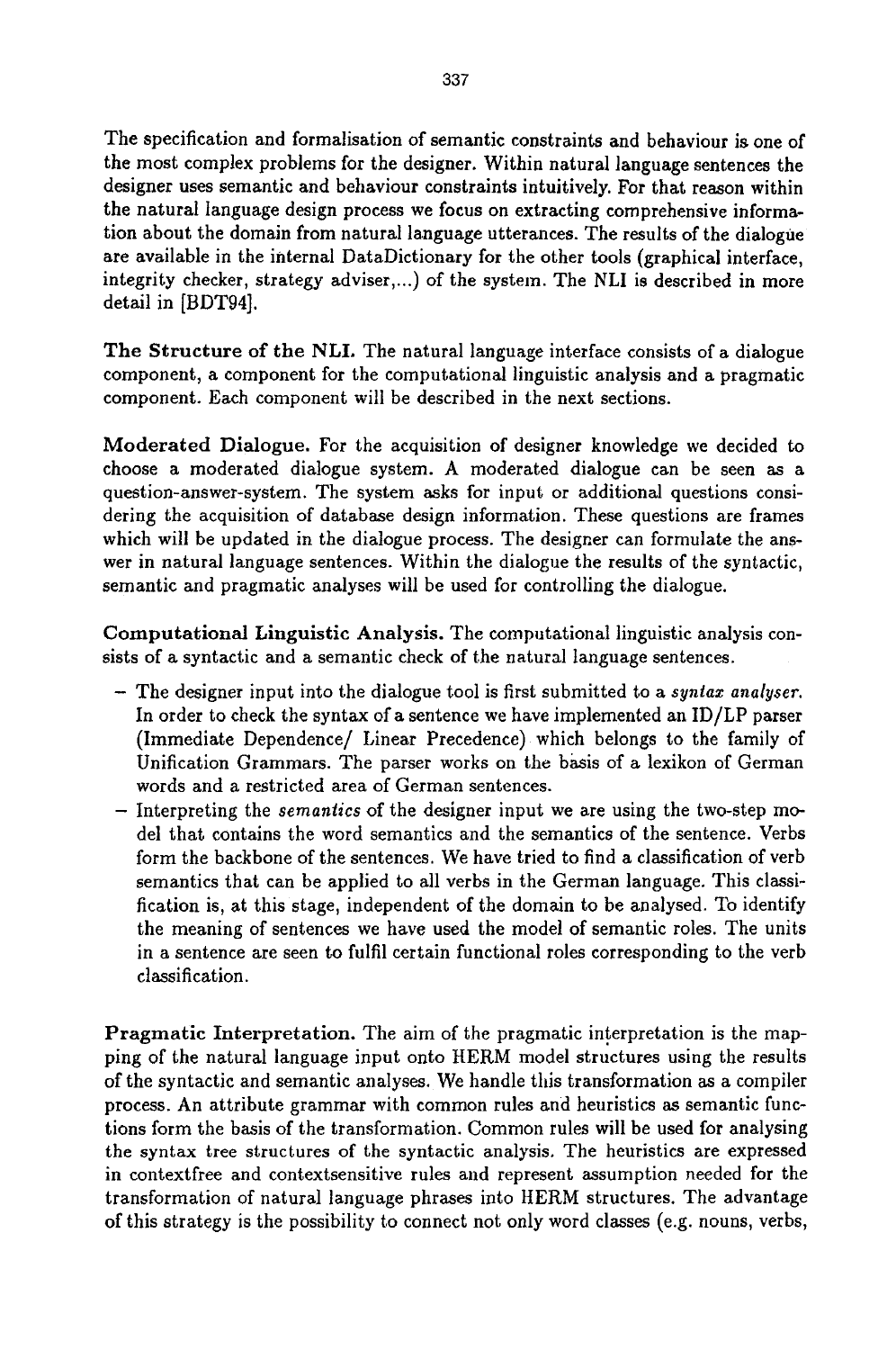adgjectives) with HERM structures but also phrases of the sentence (e.g. genitive phrase) and IIERM structures.

Procedures for extracting *semantic information* are also started from the transformation grammar if special words are identified. Within the knowledge base these words will be marked. The acquisition of the semantic information will be instantiated using the attribute grammar within the process of capturing structural information. *Information on behaviour* can be best gained from a knowledge base. Special words indicate the occurence of processes. If such words are recognized a process classification will be applied in order to capture the according post, main and preprocesses.

#### 7 Using the Workbench

Practical Applications. The workbench is supporting large and complex design tasks and assists in team work. Currently, RADD is used in two large projects in Cottbus Technical University.

- The environmental system project intends to evaluate the potentiality of the southern Brandenburgian landscape after and during extensive coal mining. It is the largest ongoing project at Cottbus Tech. The size of the databases to be used in an integrated manner is estimated by tens of TB. The databases represent the industrial, mining, geological, hydrological, biological, chemical and (fertile) soil information of the area. They are used for simulation of different development scenarios. Re-engineering existing databases is a part of this project. The environmental system integrates existing soil, geographic, geologic and hydrographical DBMS. Sometimes, the documentation of the systems is missing. The user profiles of developers of these databases are diverse. Users of RADD are all kinds of environmental engineers, chemist and geologists. Most of them do not have a database background.
- The Campus Information System will replace the management information system. It includes library, mail and other setvices on a www basis. RADD is used for the development of databases and workfiow management.

Further, a number of smaller student projects uses R.ADD as well. A demo of RADD can be found in a public telnet directory of our institutes. R.ADD will be demonstrated during the German computer exhibition CeBit 95.

Generating Design Strategies, User Support and Consistent **Database**  Design. A typical application of RADD would be the following. After modeling of users, project groups and application areas the system supports mixed, modular design of a complex application by a team. The natural language interface is used for the development and refinement of a skeleton of the application which is the basis for modular design and for the distribution of design tasks among the team members. Using their own design strategies the team members model their part of the application in a toggle mode (consistent structural design, semantics acquisition, design of operations and transactions, and evaluation of operational bottlenecks). Since the graph grammar supports only step-by-step transformations misconceptions can be detected early. Checkpoints are used to enforce completion of design steps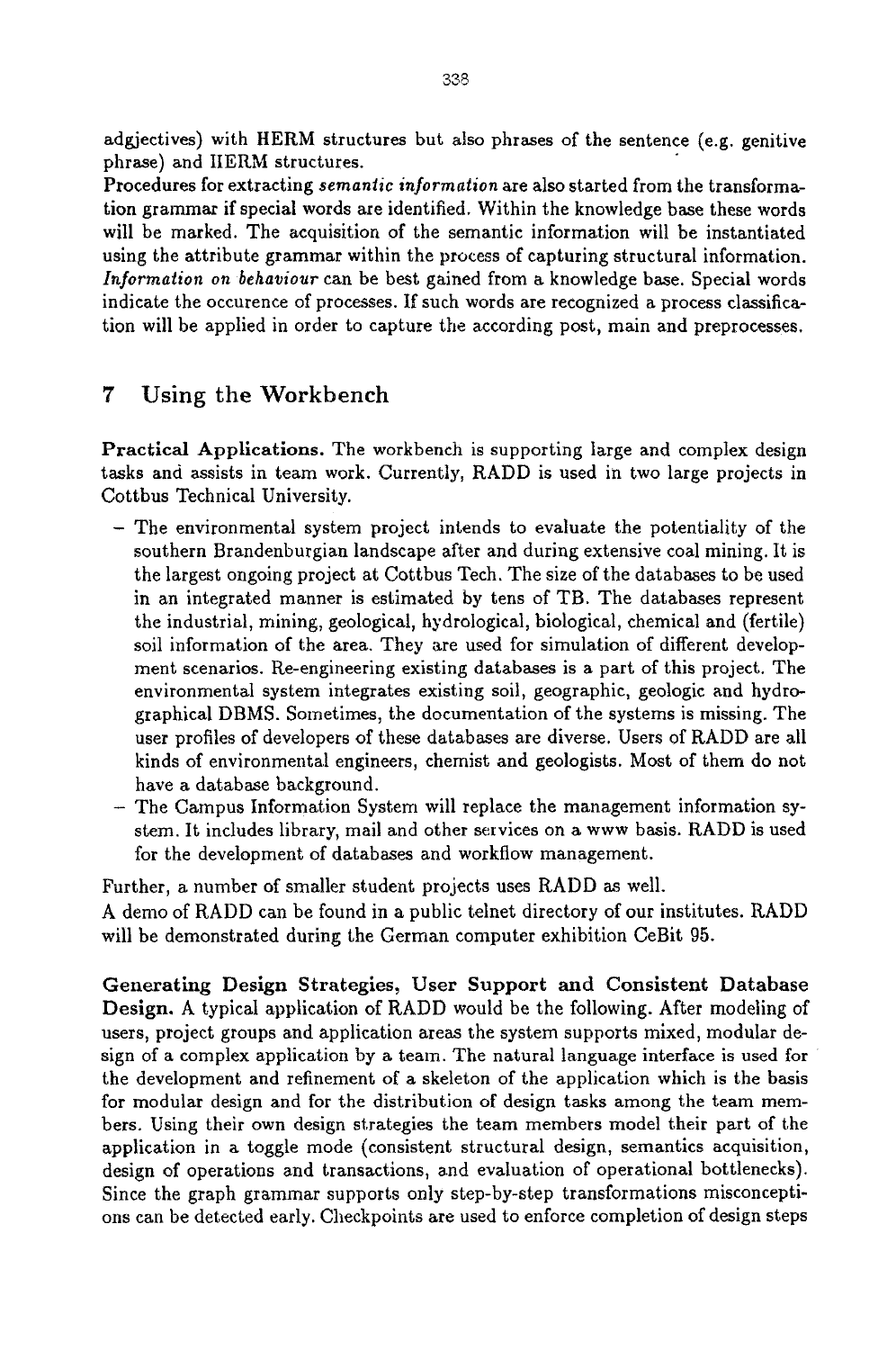before other design steps can be initiated. At the end of the design, the transformation of the complete design into the logical and physical language of the chosen implementation platform is performed.

#### **8 Conclusion**

The workbench RADD currently under development is intended to become a third generation design system. Convenient design is supported by an advanced and powerful user interface. RADD allows the specification of structure, semantics and behaviour in consistent manner. The database designer can use different design strategies and is supported even if the chosen strategy is to be changed. Since users prefer expressing their application on the basis of natural languages the design system RADD is able to extract structural, semantical and operational specification of an application from sentences stated in natural languages. The natural language interface provides an efficient support for this facility. Another important advantage of the workbench is that the database designer gets estimations on operational behaviour during conceptual database design and is supported during optimization of conceptual schemes. The optimizer computes operational bottlenecks in the design and proposes partial changes in the design.

Future work will concentrate on repository support and complete systems design. Further RADD will support object-oriented DBMS and open integrated systems. In parallel we develop an approach for reusing database designs and for integrating existing designs into other applications.

#### **References**

- [ABDT95] M.Albrecht, E.Buchholz, A. Düsterhöft, B.Thalheim: An Informal and Efficient Approach for Obtaining Semantic Constraints using Sample Data and Natural Language. Workshop "Semantics in Databases", 1 - 11, Prague, 1995.
- [AlT92] M.Altus, B.Thalheim. Design by Units and its Graphical Implementation. In: Kurzfassungen des 4. GI-Workshops "Grundlagen yon Datenbanken', Technical Report ECRC-92-13, Barsinghausen, 1992.
- [Alt94] M.Altus. A User-Centered Database Design Environment. In: The Next Genaration of Case Tools, Proceedings of the Fifth Workshop on NGCT, Utrecht, The Netherlands. 1994.
- [BCN92] C. Batini, S. Ceri, and S. Navathe, Conceptual database design, An entityrelationship approach. Benjamin Cummings, Redwood, 1992.
- [BDT94] Edith Buchholz, Antje Düsterhöft, Bernhard Thalheim, Exploiting Knowledge Gained from Natural Language for EER Database Design. Technical Report I - 10 **-** 1994, Computer Science Institute, Cottbus Technical University, 1994.
- [BOTg0] P. Bachmann, W. Oberschelp, B. Thalheim, and G. Vossen. The design of RAD: Towards an interactive toolbox for database design. RWTH Aachen, Fachgruppe Informatik, Aachener Informatik-Berichte, 90-28, 1990.
- [CoG93] P. Corrigan and M. Gurry, ORACLE Performance Performance. O'Reilly & Associates, Inc., 1993.
- [F1H89] C.C. Fleming and B. yon Halle, Handbook of relational database design. Addison-Wesley, Reading, 1989.